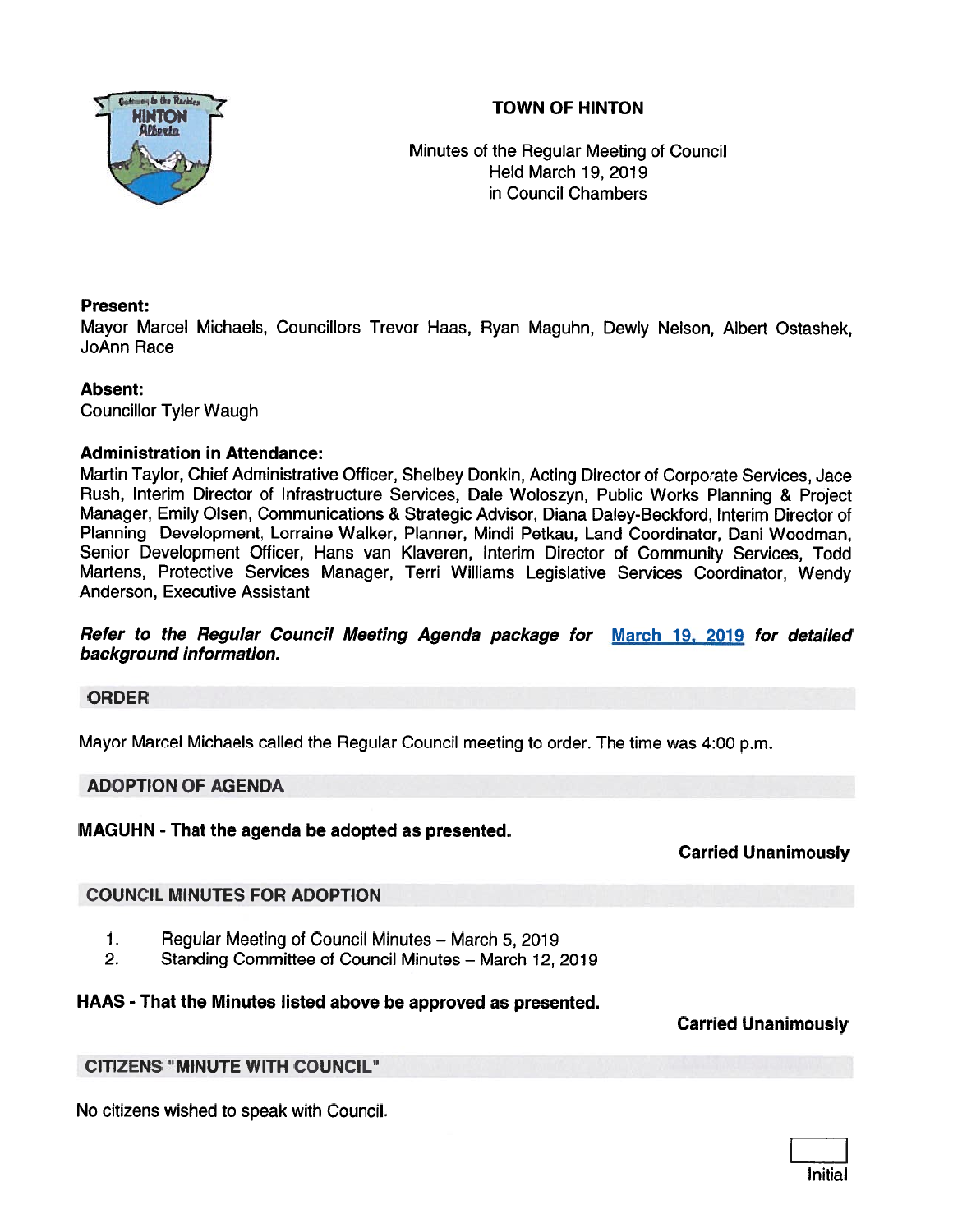Town of Hinton Regular Meeting of Council Minutes—March 19, 2019 Page | 2

# DELEGATIONS AND PRESENTATIONS

### Automated Traffic Enforcement Annual Report

Todd Martens, Protective Services Manager / Fire Chief and RCMP S/Sgt Chris Murphy provided Council with the year end repor<sup>t</sup> for Automated Traffic Enforcement. The information can be found in the March 19, 2019 Regular Council agenda package.

#### Medically At-Risk Drivers (MARD)

Caryn Bouchard, FCSS Manager, Sandra Gallimore, Evergreens Foundation and Dr. Bonnie Dobbs, MARD, provided Council with <sup>a</sup> presentation regarding Medically At-Risk Drivers (MARD). Additional information and the presentation are provided in the March 19, 2019 Regular Council agenda.

### ACTION ITEMS

1. Approval for Development in Direct Control District — 135 Mountain Street — Happy Creek Estates Ltd.

### NELSON - That Council approves development Permit No. 9672 as presented.

Carried Unanimously

2. Asset Management Policy

### NELSON: That the Asset Management Policy PD-6100 be referred to the April 16 or May 7, 2019 Regular Council Meeting.

Carried Unanimously

D. Woodman and M. Petkau left the meeting at 4:45 p.m.

3. Request to Waive Property Tax Penalties — <sup>828</sup> Carmichael Lane

NELSON - That Council deny the reques<sup>t</sup> to reduce or waive property tax penalties in the amount of \$10,791.82 for the property located at 828 Carmichael Lane.

Carried Unanimously

Carried Unanimously

4. Water Rate Bylaw #859-23

MAGUHN - That Council give Bylaw #859-23 third reading.

### Sewer Rates Bylaw #858-17

HAAS -That Council give Bylaw #858-17 third reading.

5. Waste Bylaw #933-3

OSTASHEK - That Council give Bylaw #933-3 third reading.

Carried Unanimously

Carried Unanimously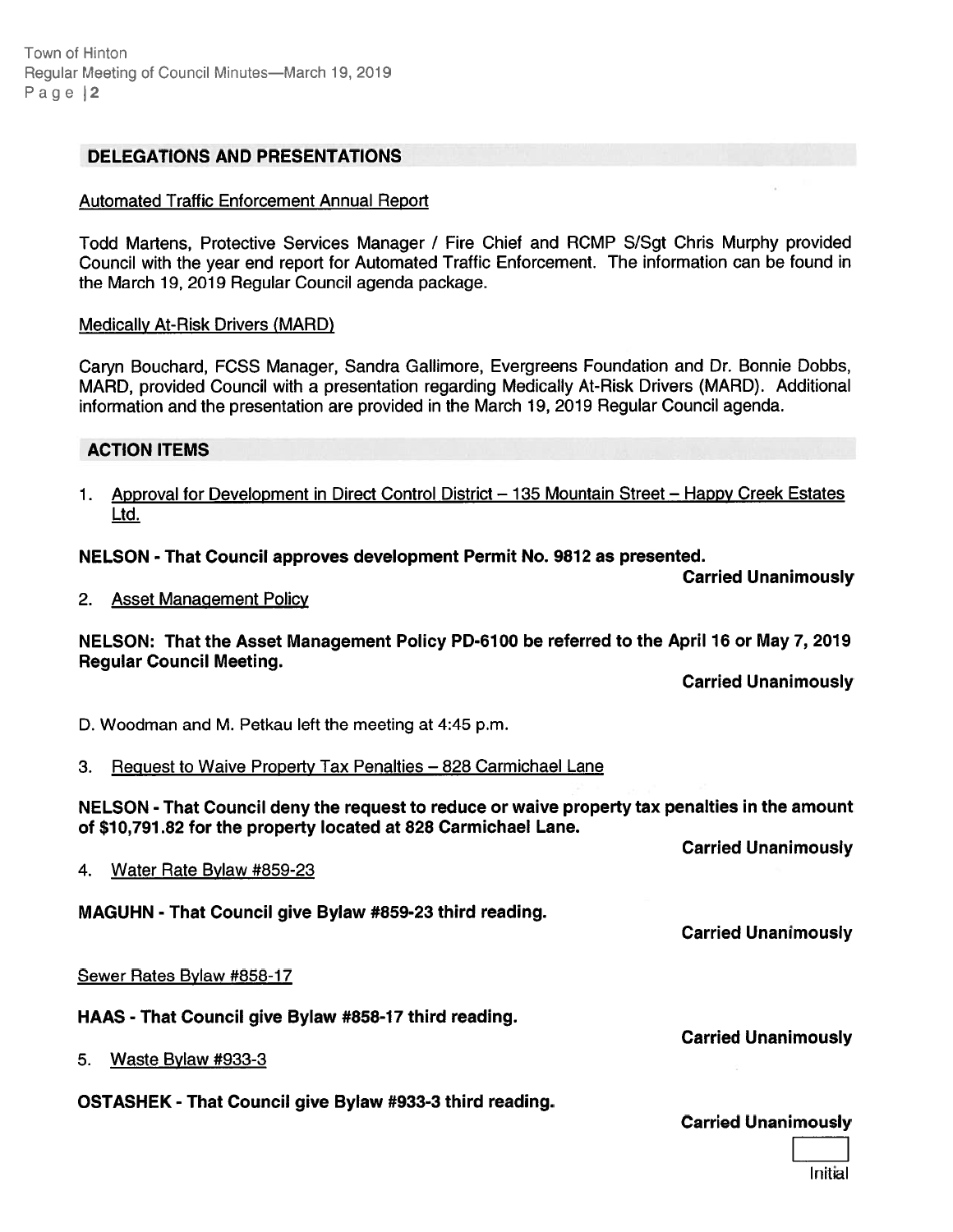- D. Woloszyn left the meeting at 4:56 p.m.
- 6. Direction from March 12, 2019 Standing Committee Meeting on Conceptual Plans for Hinton Aquatic Centre

MAGUHN -That Council direct Administration to obtain conceptual plans for the Hinton Aquatic Centre with funds from the Council Contingency (\$15,000) and CAO / Council One Time Project Contingency (\$5,000). Hinder<br>
19 Moethers of Council Mediate-March 19, 2019<br>
20 Moethers of Council Mediate Change -March 19, 2019<br>
20 Moethers with turnst Council direct Administration to obtain conceptual plans for the Hinton Aquation<br>
20 Moe

Carried Unanimously

### Notice of Motion: NELSON: Vision for Maxwell Lake / Beaver Boardwalk

NELSON - That Council adopt a Maxwell Lake / Beaver Boardwalk vision prior to any request for decision by Administration for projects relating to this area.

> Defeated 1-5 For: Nelson Against: Haas, Maguhn, Michaels, Ostashek, Race

7. Notice of Motion: MICHAELS: FCSS Advisory Board Options

Mayor Michaels handed the meeting over to Deputy Mayor Race at 5:20 p.m. and resumed as Chair at 5:27 p.m.

MICHAELS - To direct Administration to bring back <sup>a</sup> repor<sup>t</sup> on FCSS advisory board options to <sup>a</sup> future Standing Committee for discussion.

Carried Unanimously

# INFORMATION ITEMS

1. Council Information Packages #1 and #2 for March 19, 2019

HAAS - That Council Information Packages #7 and #2 for March 19, 2019 be accepted for information.

Carried Unanimously

# REPORTS FROM MAYOR, COUNCIL, CHIEF ADMINISTRATIVE OFFICER

1. Council Updates (Training, Conferences, Committees, Community Events)

Councillors reported on the various committees, meetings, and activities they attended since the last Regular Council meeting and what they plan on attending in the coming weeks.

2. Chief Administrative Officer Report

Martin Taylor, Chief Administrative Officer, provided an update on administrative matters.

3. Administrative Inquiries